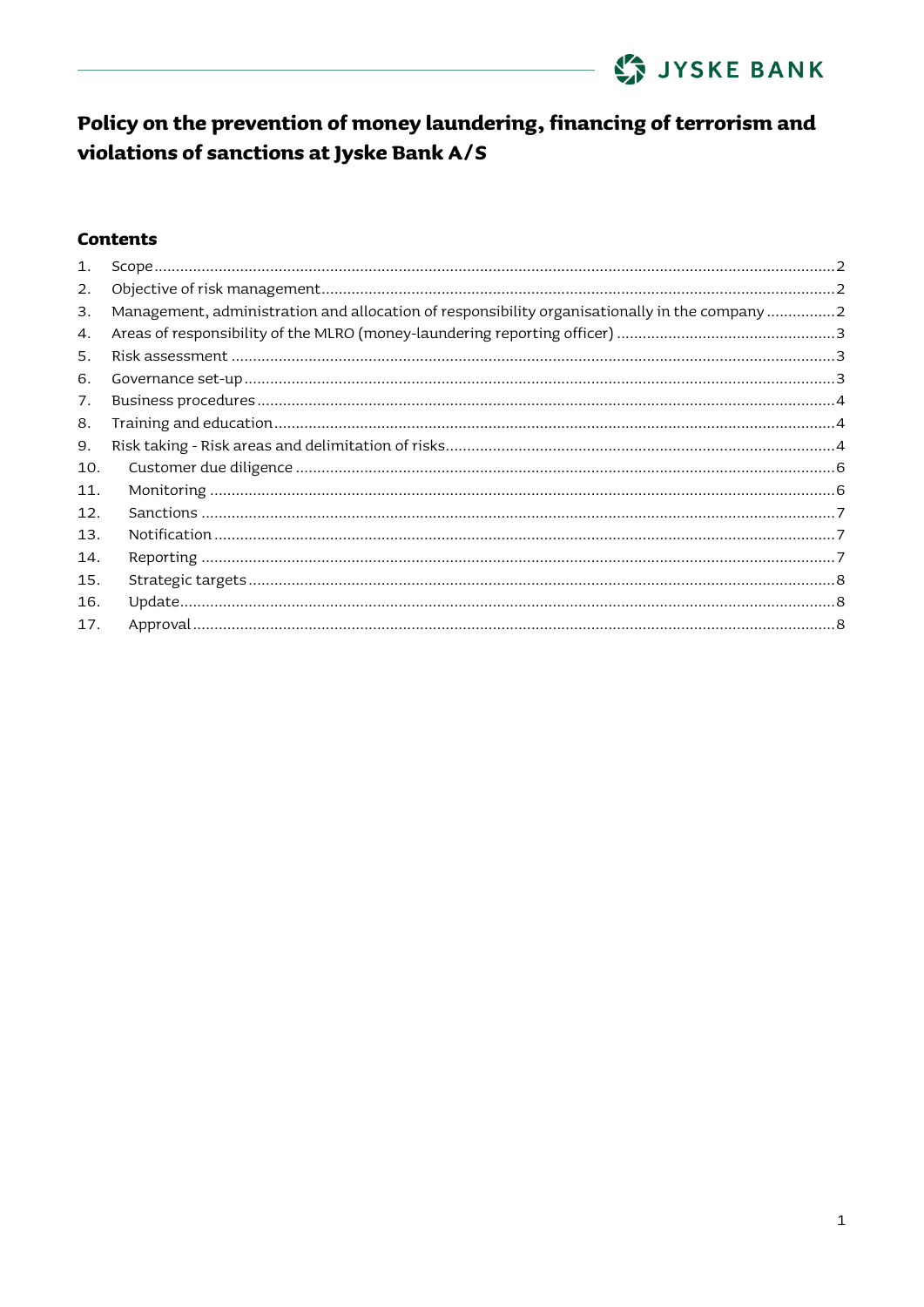### <span id="page-1-0"></span>**1. Scope**

This policy applies to all employees of Jyske Bank A/S.

### **2. Objective of risk management**

<span id="page-1-1"></span>The purpose of this policy on the prevention of money laundering, financing of terrorism and violations of sanctions is to lay down the basic rules, which Jyske Bank A/S must comply with to prevent that the Bank is exposed to abuse for money laundering, financing of terrorism or violation of sanctions. The circumstances are described and elaborated on in the Bank's internal business procedures. In no way does the Bank wish to to be abused for money laundering and financing of terrorism, and the Bank cooperates with the authorities to prevent this from happening.

Being a part of the Jyske Bank Group, the Bank moreover adheres to "Policy on the prevention of money laundering, financing of terrorism and violations of sanctions in the Jyske Bank Group".

## <span id="page-1-2"></span>**3. Management, administration and allocation of responsibility organisationally in the company**

As of 1 January 2018, Peter Schleidt, Managing Director, was appointed the responsible member of the Executive Board to be responsible for Jyske Bank's compliance with the requirements of the Danish Act on Measures to Prevent Money Laundering and Financing of Terrorism and the rules issued in consequence of this, cf. S.8(5) of the Danish Act on Measures to Prevent Money Laundering and Financing of Terrorism.

Søren Skyum Elbert, Head of Division, has been appointed chief compliance officer, cf. S.8(3) of the Danish Act on Measures to Prevent Money Laundering and Financing of Terrorism.

The Bank's MLRO (money-laundering reporting officer), Jakob Ravn, appointed according to S.7(2) of the Danish Act on Measures to Prevent Money Laundering and Financing of Terrorism, is head of the department Anti-Money Laundering (AML) & Sanctions, which reports organisationally to Martin Skovsted-Nielsen, Head of Legal Division. The MLRO (money-laundering reporting officer) reports to relevant interested parties, including Peter Schleidt, Managing Director, on material, fundamental or debatable incidents.

The department "Anti-Money Laundering (AML) & Sanctions" is in charge of Jyske Bank A/S' general efforts to prevent money laundering and financing of terrorism according to the Danish Act on Measures to Prevent Money Laundering and Financing of Terrorism.

The department Kernebank (Core Banking) is in charge of preparing the specifications of requirements that apply within the area of AML, and the department works with Bankdata, which offers systems support for this purpose. Kernebank is responsible for business procedures concerning adviser-oriented business procedures in the ALM area. Moreover, the department is in charge of systems development and process support in relation to customer due diligence.

The departments "Anti-Money Laundering AML" and "Anti-Money Laundering KYC" belong under the business unit Business Services:

> • "Anti-Money Laundering AML Team Transactions" processes AML/CTF-related alarms from Jyske Bank A/S' monitoring system.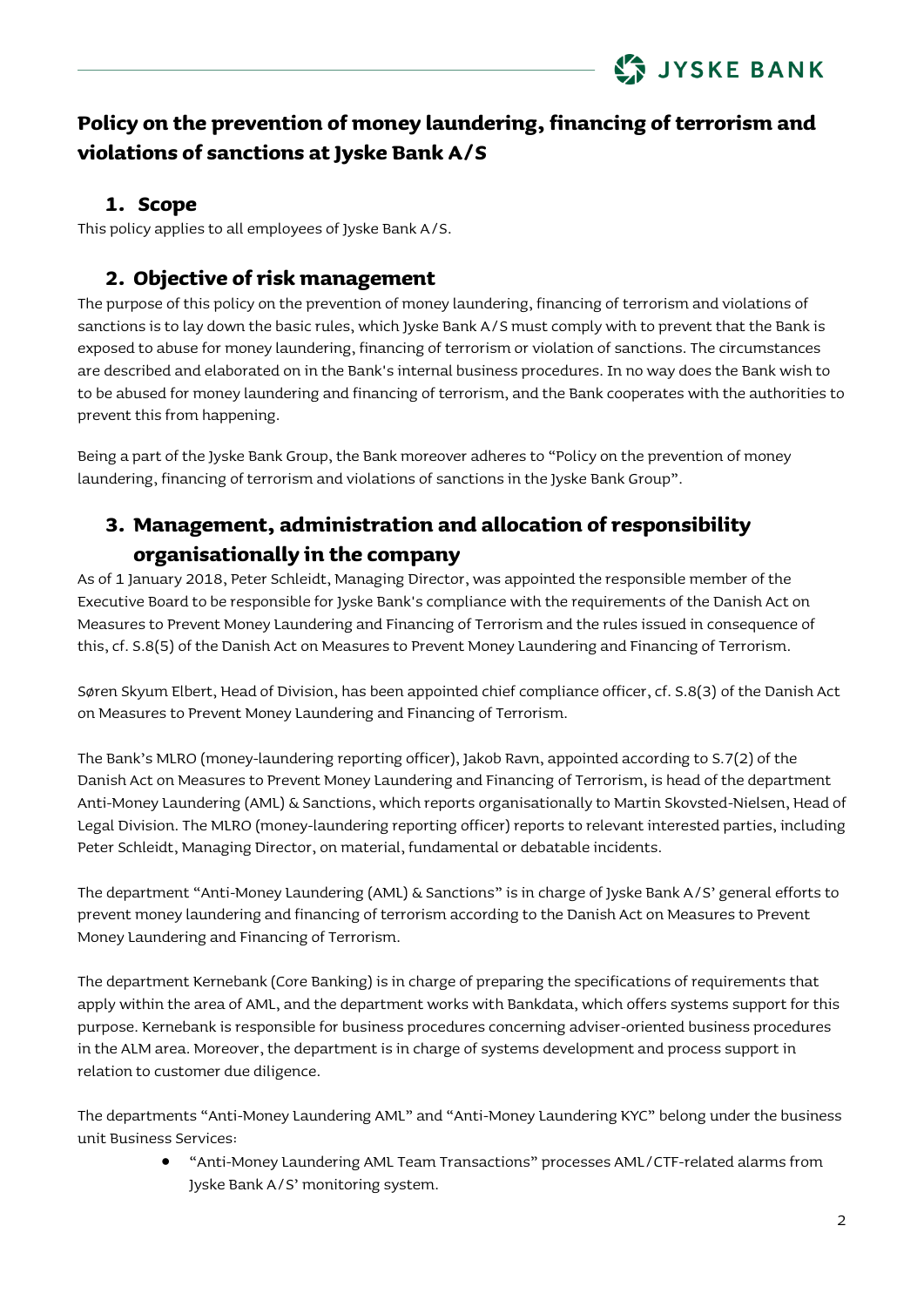

- "Anti-Money Laundering AML, Team Client Assessment & Fraud" follows up on clients for whom notification has been made to the Danish State Prosecutor for Serious Economic and International Crime and is in charge of the Jyske Bank Group's Fraud Management.
- "Anti-Money Laundering KYC" carries out control of the client registration carried out by business units so this registration will meet the requirements made by Jyske Bank A/S to comply with the Danish Act on Measures to Prevent Money Laundering and Financing of Terrorism. Moreover, tasks are executed in relation to Purpose and Scope for certain client segments.

The area of Customer Due Diligence and Anti-Money Laundering is responsible for continuously assessing whether some processes should be optimized.

## <span id="page-2-0"></span>**4. Areas of responsibility of the MLRO (money-laundering reporting officer)**

It is the responsibility of the MLRO (money-laundering reporting officer) to:

- ensure that the Bank's business procedures and internal procedures at all times reflect current legislation and rules guiding the money laundering area;
- ensure sufficient internal control procedures for compliance with the rules in the money laundering area. The controls must be performed on an ongoing basis, and the result of the controls must be reported to the management;
- establish and assess whether sufficient internal controls have been established in the area of antimoney laundering;
- approve the establishment and continuation of client relationships with politically exposed persons;
- approve the establishment of cross-border correspondent bank relations outside the EU/EEA;
- approve the establishment of business relations to money transfer companies or currency exchange companies;
- approve establishment and continuation of business relations, if the client is domiciled in a country that is included in the EU Commission's list of high-risk third-party countries;
- approve establishment and changes to scenarios of the automated monitoring.

In the event of the absence of the MLRO (money-laundering reporting officer), a substitute has been appointed.

### <span id="page-2-1"></span>**5. Risk assessment**

The Bank must make a risk assessment of the money laundering area, assessing which areas entail the largest risk that the Bank will be exposed to abuse for money laundering, financing of terrorism or violation of sanctions. The risk assessment must be updated annually or more often if relevant.

### <span id="page-2-2"></span>**6. Governance set-up**

The Bank has established a governance set-up in the area of anti-money laundering. The set-up is structured into three levels: Operational Forum, Tactical Forum and Strategic Forum. Operational Forum is to ensure efficient day-to-day routines in the area of anti-money laundering. The purpose of the Tactical Forum is to secure consistency in the Jyske Bank Group's efforts in line with operations while at the same time making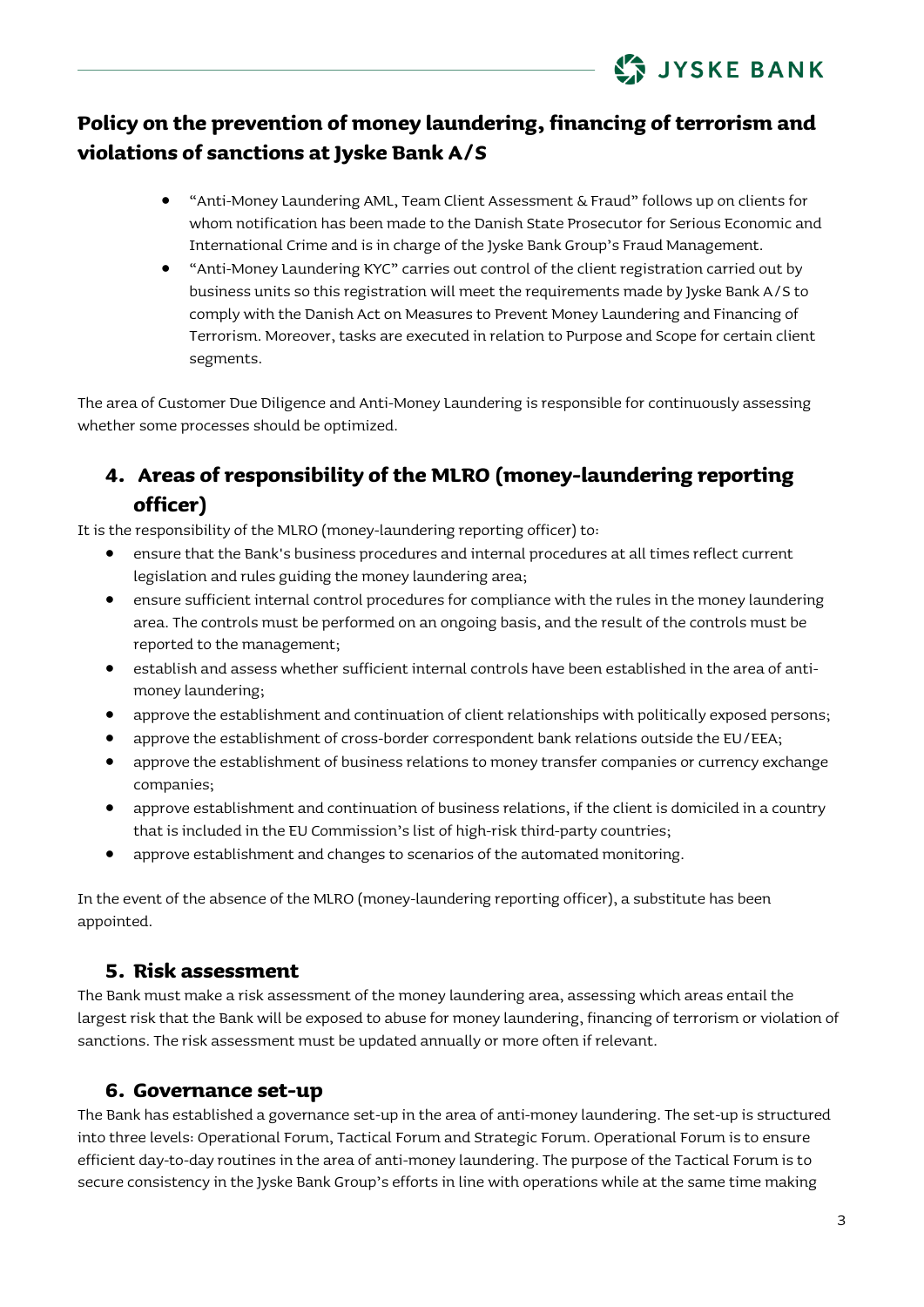

sure that the initiatives decided on are implemented. The purpose of the Strategic Forum - in which the member of the Executive Board in charge participates - is to secure that the Jyske Bank Group at any time complies with the Jyske Bank Group's anti-money laundering policy. In addition, it is the responsibility of the Strategic Forum to take a stand on the development in relation to money-laundering- related notes in compliance and audit reports and secure the necessary focus in the organisation, including reports on material issues to the Group Executive Board and the Supervisory Board.

All three fora may, as and when required, call in participants from other business units, including Jyske Finans. Jyske Realkredit has a permanent representative in the Strategic Forum and the Tactical Forum.

### **7. Business procedures**

<span id="page-3-0"></span>Business procedures must be available for the Bank's employees, and they must clearly describe the measures that must be taken to reduce the risk that the Bank is exposed to abuse for money laundering, financing of terrorism or violation of sanctions.

### <span id="page-3-1"></span>**8. Training and education**

Training of the Bank's employees must ensure knowledge of the duties that the individual employee has when performing his or her job. The training is offered at suitable intervals and is tailored to the various competence profiles. Documentation must be prepared, showing which employees have completed the training and when it was completed.

### <span id="page-3-2"></span>**9. Risk taking - Risk areas and delimitation of risks**

The areas that in the Bank's risk assessment in 2020 were identified as having the highest residual risk in respect of the Bank being exposed to abuse for money laundering were netbank and mobilbank, MobilePay and neobanks

The areas that have been identified as having the highest residual risk in respect of the Bank being exposed to abuse for financing of terrorism are ATMs, MobilePay and neobanks.

#### **Clients**

The Bank wishes to target its activities at private individuals with a material affiliation to Denmark - either via activities in the Danish branch network or in Jyske Bank Online (JBO). A material affiliation to Denmark means that the client is either a resident of Denmark, owns real property or has material assets in Denmark. Clients who are temporarily stationed outside Denmark, fall under the definition. The same applies to clients who have moved outside Denmark but still receive pension etc. from Denmark. Moreover, the Bank wants its clients, to the greatest extent possible, to be full-service clients, i.e. that the clients hold all their accounts with the Bank.

The Bank wishes primarily to target its corporate client activities at clients with a material affiliation to Denmark. Material affiliation to Denmark means that a material part of the client's activities take place in Denmark or that the beneficial owners or the ultimate owners are residents of Denmark. Alternatively, that the client owns real property or has material activities in Denmark.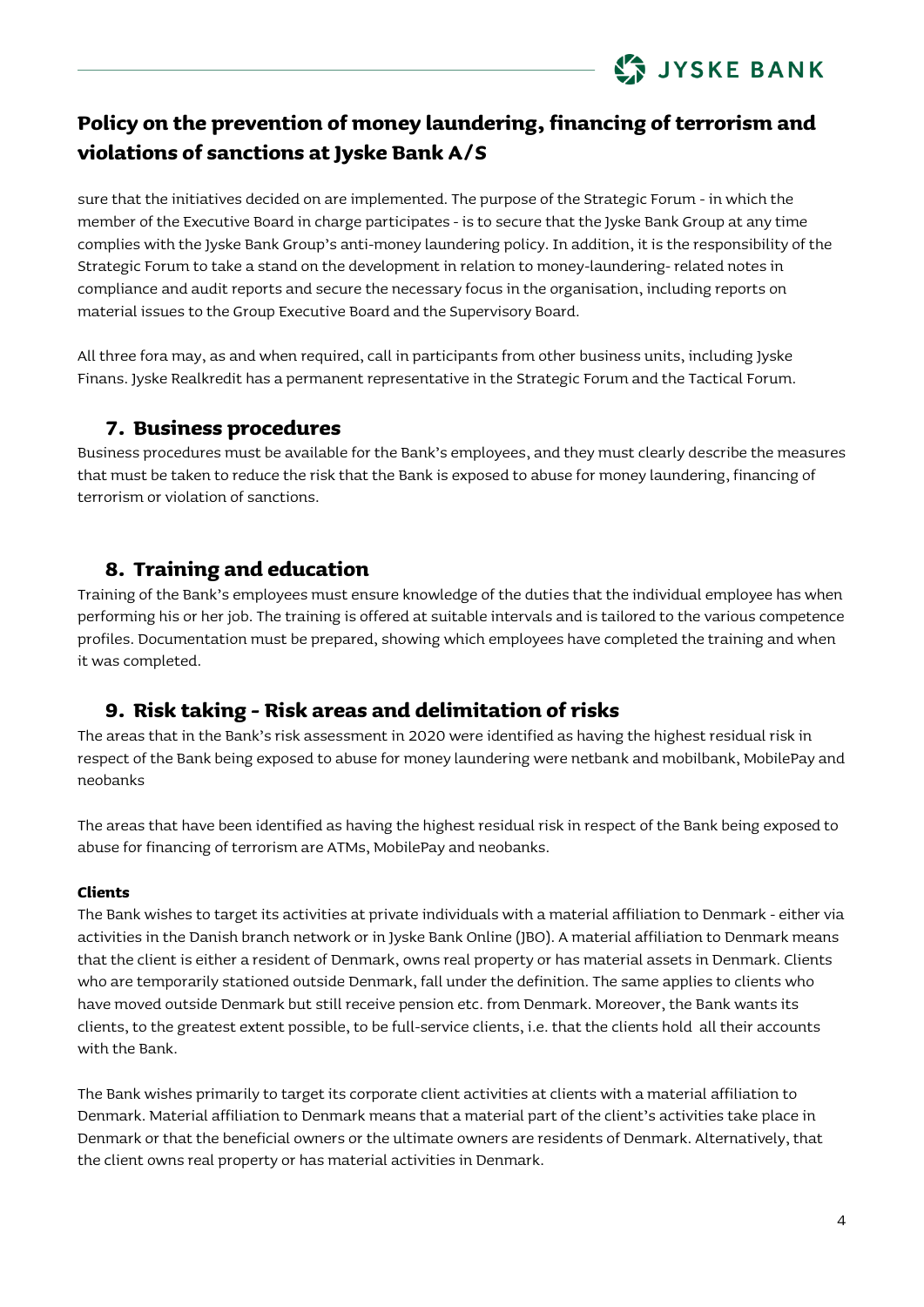

Foreign Private Banking clients are serviced from Private Banking Copenhagen. Clients without CPR must be residents of Europe whereas clients with CPR may be residents outside Europe.

The Bank does not wish to establish or continue relationships with persons or companies where one or more of the issues below apply:

- the company runs a business which is by the Bank considered controversial, to the effect it is assessed to be a large potential risk of a negative impact on the Bank's reputation,
- account is used for criminal purposes;
- the person or the company has given incorrect information in order to open an account in instances where the correct information would have resulted in a rejection;
- the personal is not entitled to have legal residency in a country within the European Union or a country with which the Union has signed an agreement;
- the person or the company has committed a criminal act against the Bank;
- the person or the company has acted offensively or to the considerable inconvenience of the Bank's employees or clients;
- the company has a non-transparent company structure; or
- persons or companies use the account for purposes other than originally stated and in violation of the Bank's guidelines for account use.

The list is non-exhaustive. Consequently, other terms and conditions of the Bank's other policies and procedures may also give rise to rejection of establishment or termination of existing client relationships.

To ensure that persons identified as politically exposed persons (PEP) are identified and registered i the Bank's systems, a screening is carried out at the client registration. In addition, screenings are on an ongoing basis carried out of the existing client base.

Client relationships with a PEP are subject to approval by the MLRO (money-laundering reporting officer). It must be established in the Bank's business procedure at which intervals the client relationship must approved.

#### **Correspondent bank relations and network banks**

Establishment and continuation of client relationships with correspondent banks and network banks must meet the requirements of the business policy in force from time to time. "Jyske Bank's business model for correspondent bank relations and network banks". Where in connection with the establishment of a client relationship we subsequently see negative information linked to a client, an adviser or director at Corporate and Institutional Banking (CIB) must approve the establishment after the continuation. In addition, approval by the MLRO (money-laundering reporting officer) is required in connection with cross-border correspondent bank relations outside the EU/EEA.

The following restrictions apply:

- The Bank will only establish correspondent bank relations, if this is based on a requirement from the Bank's existing clients.
- The Bank does not offer accounts in foreign currency but solely in Danish kroner for payments on behalf of third parties.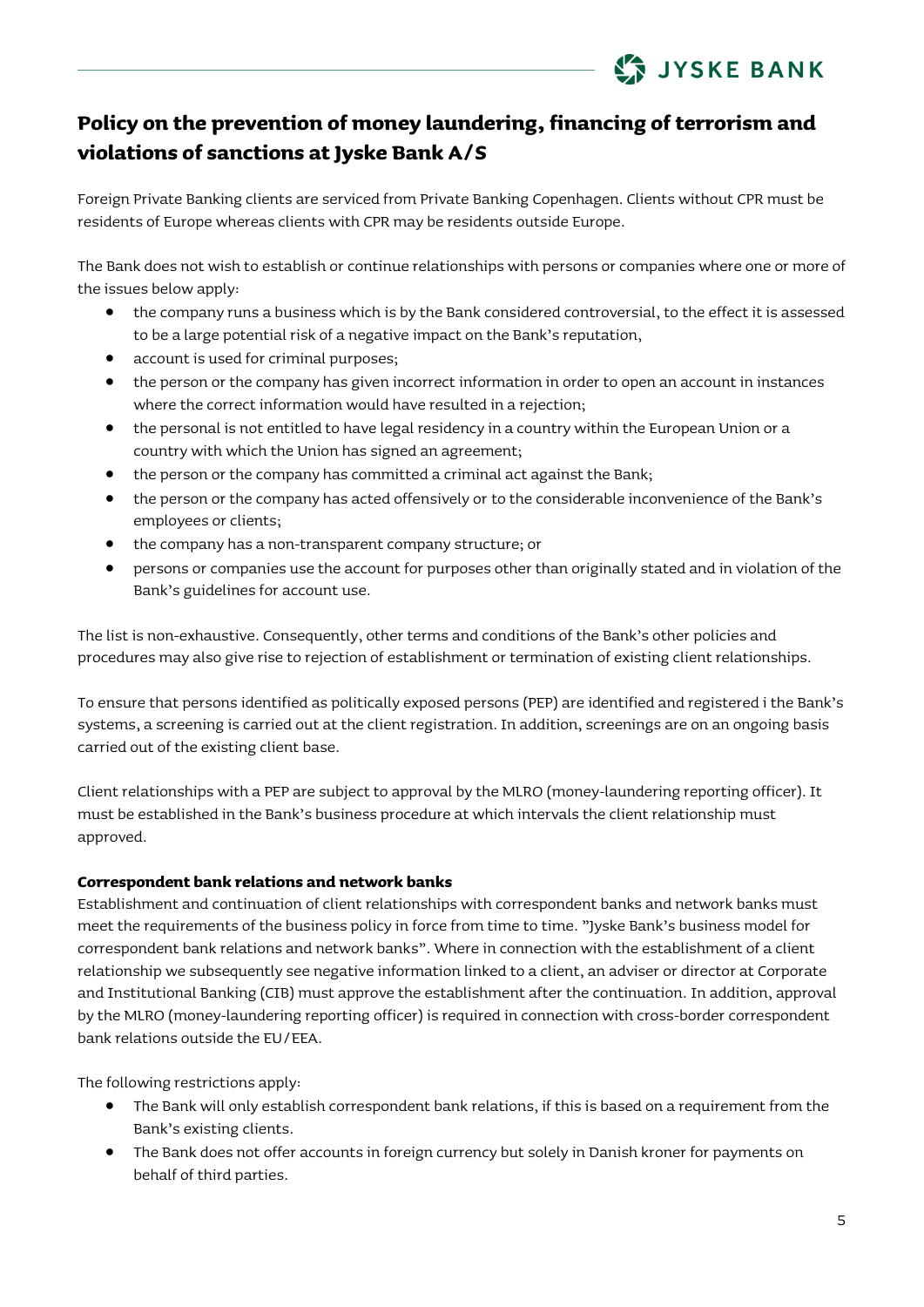- The Bank does not offer active downstream clearing
- The Bank does not establish an RMA for banks that do not have a physical presence (shell banks).

### **10. Customer due diligence**

<span id="page-5-0"></span>When new client relationships are established, the Bank must know the correct identity of the client, including the beneficial owners of the company. This is ensured by gathering identity information about all clients and beneficial owners. In addition, information about the purpose and the nature of the client relationship established is gathered, including information about the origin of the assets. The higher the risk that is associated with the specific client relationship, the higher the requirements of identification and information about purpose and nature.

The information obtained forms the basis of the Bank's risk assessment and monitoring of the individual client relationship. On the basis of the risk assessment of the individual client, further customer due diligence will be carried out if necessary. This is laid down in the Bank's business procedures.

Where it is not possible to carry out sufficient customer due diligence, the client relationship cannot be established, and in case of an existing client relationship it must on the basis of a specific assessment be decided whether the client relationship should be terminated.

As of 1 January 2019, the Bank has introduced the requirement that new corporate clients and corporate clients unknown to the Bank must employ an approved accountant.

## **11. Monitoring**

<span id="page-5-1"></span>The Bank must on an ongoing basis monitor clients and transactions, and suspicious and atypical behaviour must be identified and investigated. Clients assessed to be associated with a higher risk shall be subject to enhanced monitoring.

The typical money laundering typologies that can be addressed through transaction monitoring and that are assess especially relevant are cash, cross-border transfers and log-on to the netbank from high-risk areas.

#### **Principles and standards for transaction monitoring**

Transaction monitoring takes place both by automated and manual means. The automated part is performed by an IT tool, and the manual part is carried out when the employees' exercise their duty of attention when attending to a client.

The automated monitoring is performed on the basis of scenarios (sets of rules) established and configured in an IT tool handling the transaction monitoring. The scenarios describe (for each client group) rules governing what should trigger alarms.

Establishment of and changes to scenarios must be decided in a forum including employees from 'Anti-Money Laundering AML', 'Anti-Money Laundering (AML) & Sanctions' and 'Basis og Betalinger (basis and payments). The final approval of establishment of and changes to scenarios is to be given by the MLRO.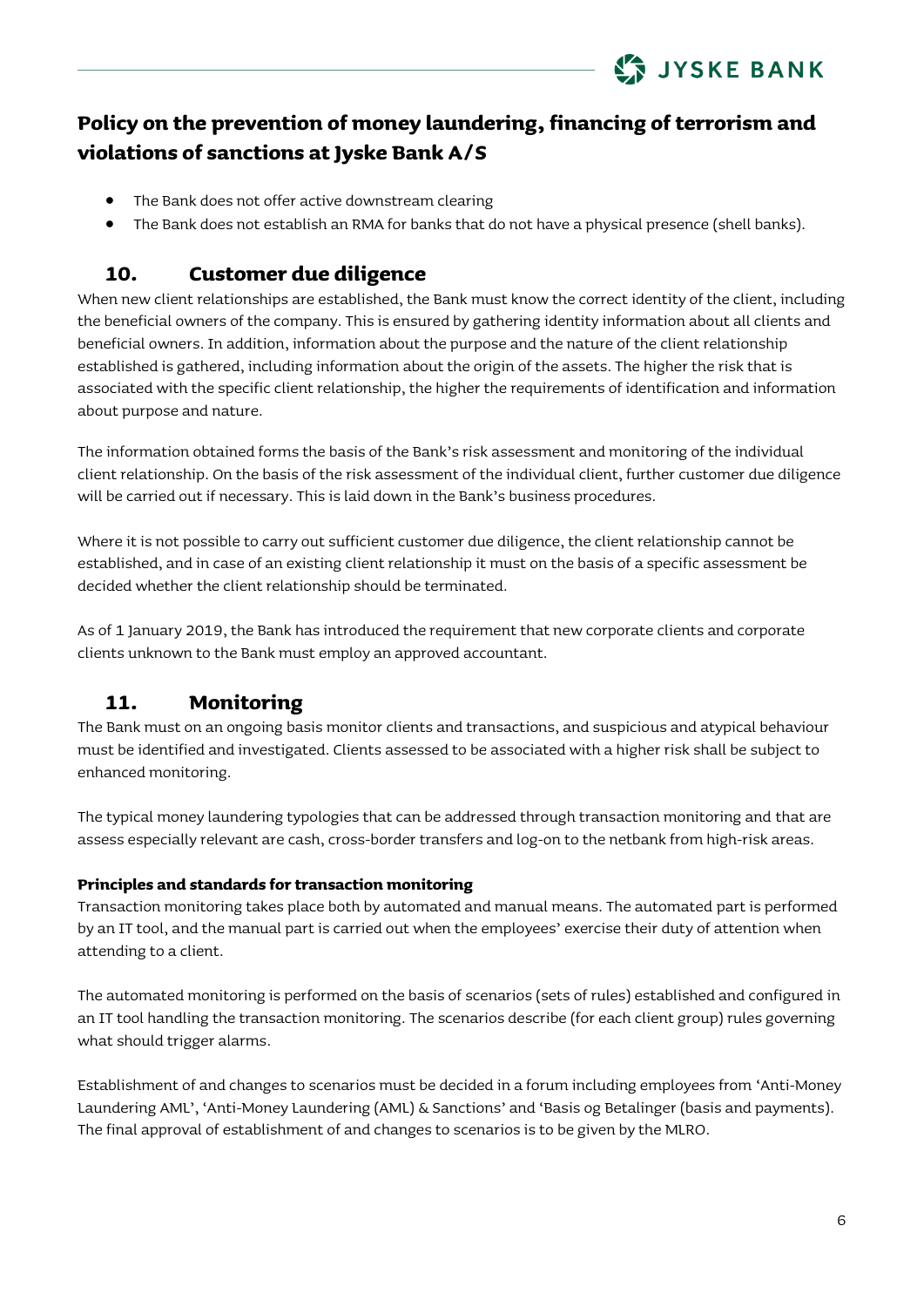

Transaction monitoring relates, among other things, to the risk assessment that clients are subjected to in connection with the information obtained through customer due diligence, as the scenarios are adjusted and adapted on the basis of the risk groups, among other things.

If transaction monitoring gives rise to any notification, follow-up must be duly made on which consequences the notification should have for the client relationship, including the question whether the client relationship should be brought to an end.

#### **Principles for investigation and decision on notification**

Once an alarm has been generated in the IT tool, it must first be assessed whether it is a 'false positive'. If this is not the case, investigation of alarms is initiated to confirm or deny whether there is suspicion of money laundering or financing of terrorism. Notification can only be omitted if the suspicion can be dismissed in full. Decision of notification is vested with the department that submits the notifications. In the event of doubt, the decision is to be escalated to Anti-Money Laundering (AML) & Sanctions. Documentation of investigations and notifications must be stored according to current rules.

#### **12. Sanctions**

<span id="page-6-0"></span>The Bank complies with the sanctions lists adopted by the European Union (EU), the United Nations (UN), relevant sanctions lists adopted by the US Department of the Treasury, Office of Foreign Assets Control (OFAC) and relevant sanctions lists adopted by Her Majesty's Treasury (HM Treasury). The Bank's clients, including beneficial owners, and foreign transactions are screened against these sanctions lists.

### **13. Notification**

<span id="page-6-1"></span>If suspicion of money laundering or financing of terrorism cannot be disproved, the Bank will notify the Money Laundering Secretariat at the Danish State Prosecutor for Serious Economic and International Crime.

### <span id="page-6-2"></span>**14. Reporting**

The Bank's MLRO must ensure that material or debatable events or events concerned with principles of general interest are reported to relevant stakeholders.

Reporting must take place immediately in the event that there is a risk that punishment will be imposed on the Bank, that the Bank will be held liable for damages, or other sanctions will be imposed on the Bank, or that, in other ways, the Bank will suffer losses, including loss of reputation in consequence of the Bank's noncompliance with acts, rules and norms within the area of prevention of money laundering. Reporting must take place to the member of the Executive Board in charge of the anti-money laundering area as well as to the head of Compliance.

Warnings about money laundering or financing of terrorism received from others, including Danish and foreign authorities, external auditors and consultants as well as whistleblowers must without undue delay be reported to the Group Supervisory Board. The reporting obligation is imposed on the Executive Board as well as key persons, cf. S.36 (a) of the Danish Act on Measures to Prevent Money Laundering and Financing of Terrorism. Employees at Jyske Bank A/S must, if they receive such warnings, report these to the MLRO.